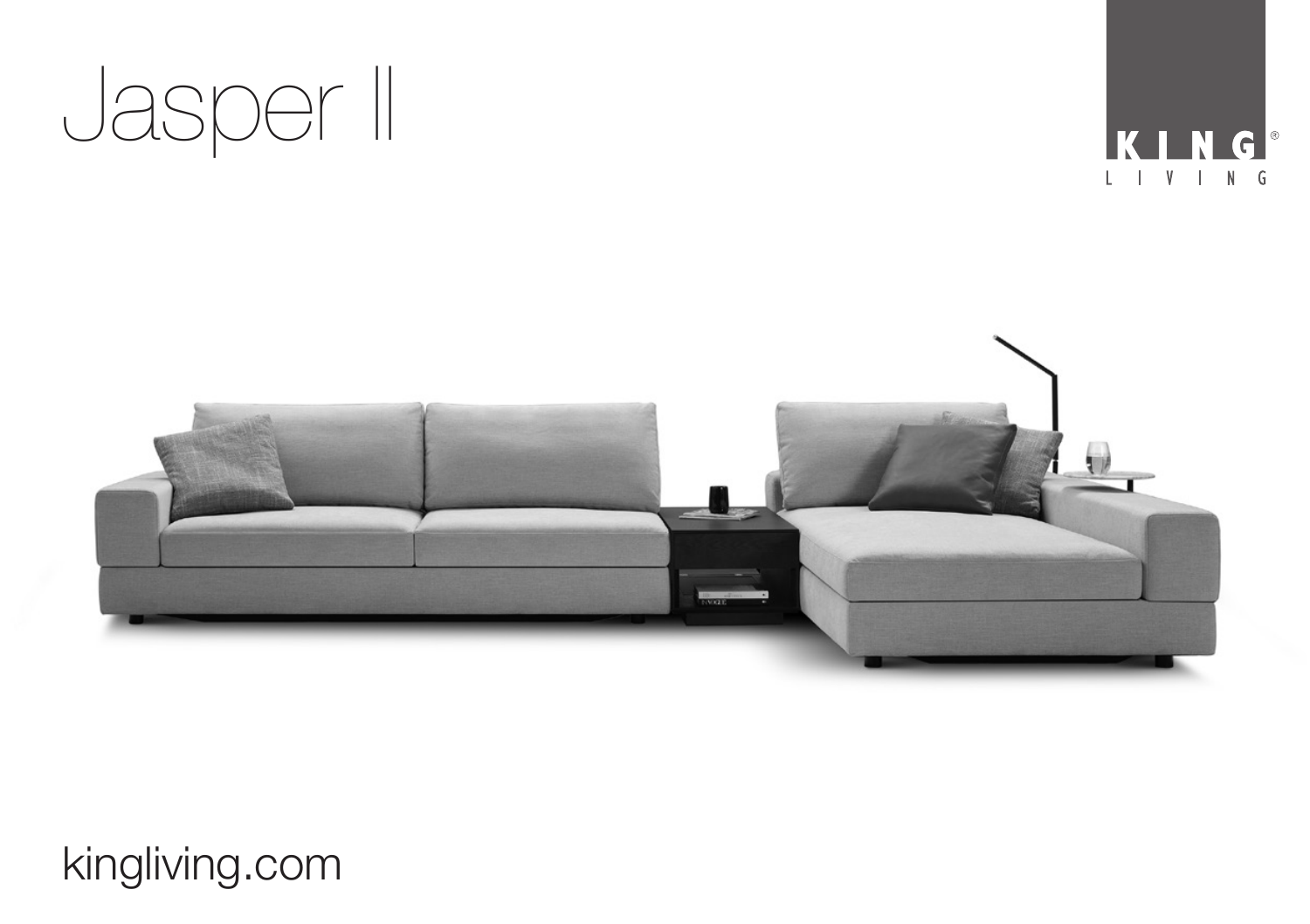# Jasper II Components

## Platforms

D1040 (41") H240 (9.5")



 $780 (30.75")$   $1040 (41")$ 



1300 (51.25")

## P156

1560 (61.25")





1820 (71.75")

## P208











### Platforms Deep D1300 (51.25") H240 (9.5")



1040 (41")



P182D

1820 (71.75")



P234D



## P130 CORNER



made without prior notice. Images and drawings are representative of design only. Accessories not included.

Seat Cushions D1040 (41") H200 (7.75")



C156D C91





C208D



C104 78 CORNER



S Ottoman Platform

D780 (30.75") H240 (9.5") S Ottoman 104-D78

Effective March 2019, Use Magic Joiner M115, Back Cushions sold seperately - price extra, Leather stitching detail indicated. As King Living has a policy of continuous improvement, changes to products and specifications ma



### Seat Cushions D780 (30.75") H200 (7.75")





 $C182D$   $C104$ 

1040 (41")

C<sub>156</sub>

1560 (61.5")

C<sub>182</sub>



C<sub>208</sub>





## Storage Bases

D1040 (41") H240 (9.5")

S Base 182 S156 RH









S Base 234 S208 RH S Base 234 S208 LH





S Base 182 S78 LH

2340 (92.25")

S Base 182 S78 RH



1820 (71.75")

Storage Bases Deep D1300 (51.25") H240 (9.5")





























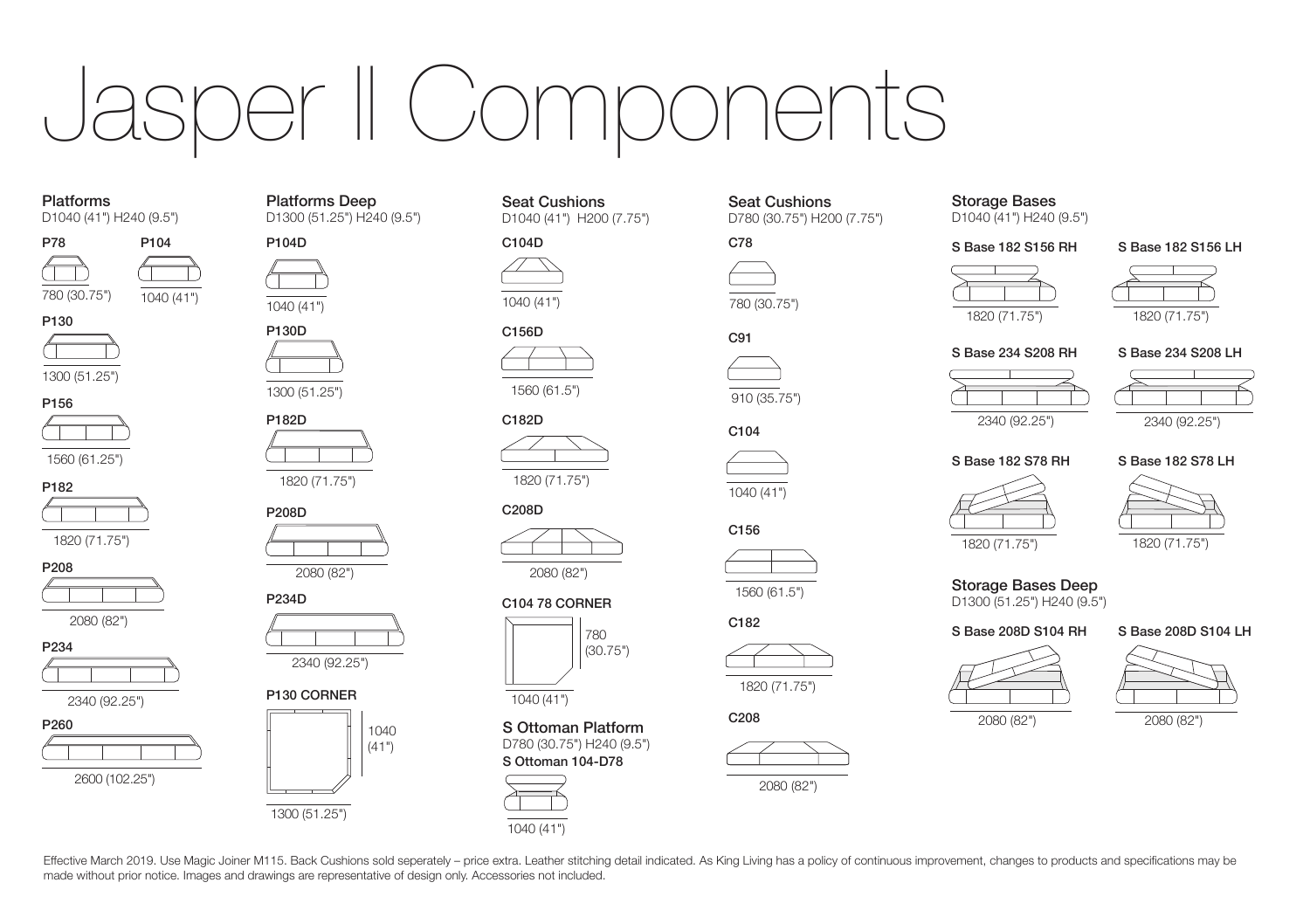# Components & Accessorie

## Arms / Backs

W260 (10.25") H310 (12.25")

780 (30.75")

1040 (41") A104





1560 (61.5")

1820 (71.75") A182

A208



## A78 SMART

780 (30.75")

A104 SMART

1040 (41")



A156 SMART 1300 (51.25") 1300 (51.25")



1560 (61.5")



1820 (71.75")

A208 SMART

Timber Veneer Shelves W260 (10.25") H310 (12.25")

T78 Timber Veneer T78 Charge



T104 Timber Veneer T104 Charge

1040 (41") T208 Timber Veneer



2080 (82")



910 (36")

B91



B78



Leather Back Cushions Back View Detail: Bolster Stitching / Tricot / Perforation



Media Console MC52 D1040 (41")



520 (20.5")

MC38 D1040 (41")





Back

Carrara Marble

REC Table 104 Timber Veneer W260 (10.25")





Timber Veneer 350 (13.75") 350 (13.75")

> REC Table 78 Timber Veneer W260 (10.25")

> > 780 (30.75")

RND CHARGE TrayTable

160 (6.25")

Sonos SPEAKER Bracket Stainless Steel / Black

120 (4.75")

Carrara Marble

120 (4.75")



RND TrayTable CARRARA

Sofa Light 1214 Timber Veneer

Tray CARRARA 350

RND TrayTable Timber Veneer



Bed Brackets



1040 (41") 2080 (82") B104 B104 1040 (41")

Effective March 2019, Use Magic Joiner M115, Timber Veneer Shelves, Tables, Trays and Sofa Light available in King Living timber finishes, Back Cushions sold seperately - price extra, Leather stitching detail indicated. As has a policy of continuous improvement, changes to products and specifications may be made without prior notice. Images and drawings are representative of design only. Accessories not included.